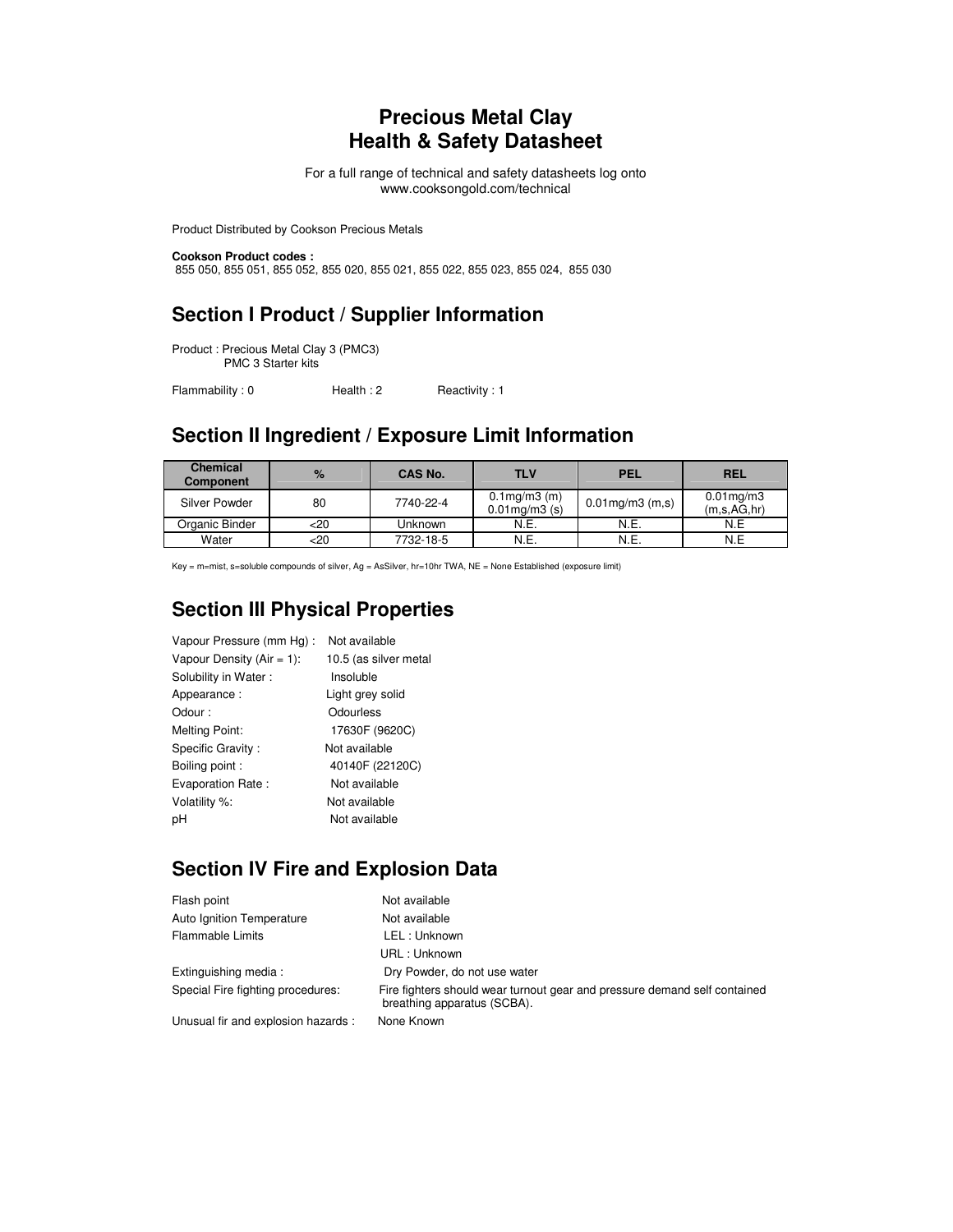# **Section V Reactivity Data**

| Yes                                           |
|-----------------------------------------------|
| None known                                    |
| Acetylene, ammonia, nitric acid, ethyl alcool |
| Oxides of silver                              |
| No.                                           |
| None                                          |
|                                               |

## **Section VI Health Hazard Data**

| Primary routes of exposure                 | Inhalation, ingestion, skin, eye contact                                                                                                                    |  |  |  |
|--------------------------------------------|-------------------------------------------------------------------------------------------------------------------------------------------------------------|--|--|--|
| Acute signs and symptoms of overexposure   | May irate eyes, skin, and respiratory tract. Other symptoms may<br>include blue grey discoloration of eyes skin and mucous<br>membranes                     |  |  |  |
| Chronic Signs and symptoms of overexposure | Exposure to fume or dust may cause accumulation of silver in the<br>body (agryiai) causing a blue-grey discoloration of eyes, skin and<br>mucous membranes. |  |  |  |
| Carcinogenicity:                           | <b>NTP</b><br><b>OSHA</b><br><b>IARC</b><br><b>ACCIH</b><br>PROP65<br>N <sub>0</sub><br>No ingredients listed in this section                               |  |  |  |
| Conditions that may increase overexposure  |                                                                                                                                                             |  |  |  |
| Potential:                                 | The extent of exposure to this product will depend largely on the                                                                                           |  |  |  |
|                                            | intensity and duration of product use. Employers who supply this                                                                                            |  |  |  |
|                                            | product for use by their employees must determine the conditions                                                                                            |  |  |  |
|                                            | under which over exposure can result.                                                                                                                       |  |  |  |
| Medical Conditions generally aggravated by |                                                                                                                                                             |  |  |  |
| exposure:                                  | Respiratory disease, pre-existing skin condition                                                                                                            |  |  |  |
| <b>First Aid procedures:</b>               |                                                                                                                                                             |  |  |  |
| Eye Contact:<br>or if                      | Flush eyes with plenty of water. If irritation develops and persists                                                                                        |  |  |  |
|                                            | industry has occurred, seek medical attention.                                                                                                              |  |  |  |
| <b>Skin Contact</b>                        | In case of skin contact, wash thoroughly with soap and water                                                                                                |  |  |  |
| Inhalation:                                | Remove victim to fresh air. Restore breathing if necessary. Seek<br>medical attention immediately.                                                          |  |  |  |
| Ingestion:                                 | Rinse mouth thoroughly with water. Seek medical attention<br>immediately.                                                                                   |  |  |  |

# **Section VII Precautions for Safe Handling and Use**

| Actions to take for spills:                                | Use wet sweeping or vacuuming. Avoid dust generation                                                                     |
|------------------------------------------------------------|--------------------------------------------------------------------------------------------------------------------------|
| Waste disposal:<br>with                                    | Reclaim if possible. Dispose of via a licensed firm in accordance                                                        |
|                                                            | local regulations.                                                                                                       |
| Precautions to be taken in handling and storage<br>tightly | Clay hardens if exposed to the air for any length of time. Keep                                                          |
|                                                            | wrapped at normal temperature.                                                                                           |
| Community Right to know requirements                       | SARA 302: Silver, RQ=1000lbs (see 40 CFR 355). SARA 313.<br>Annual release reporting requirements for Silver (see 40 CFR |
| 372.65).                                                   |                                                                                                                          |